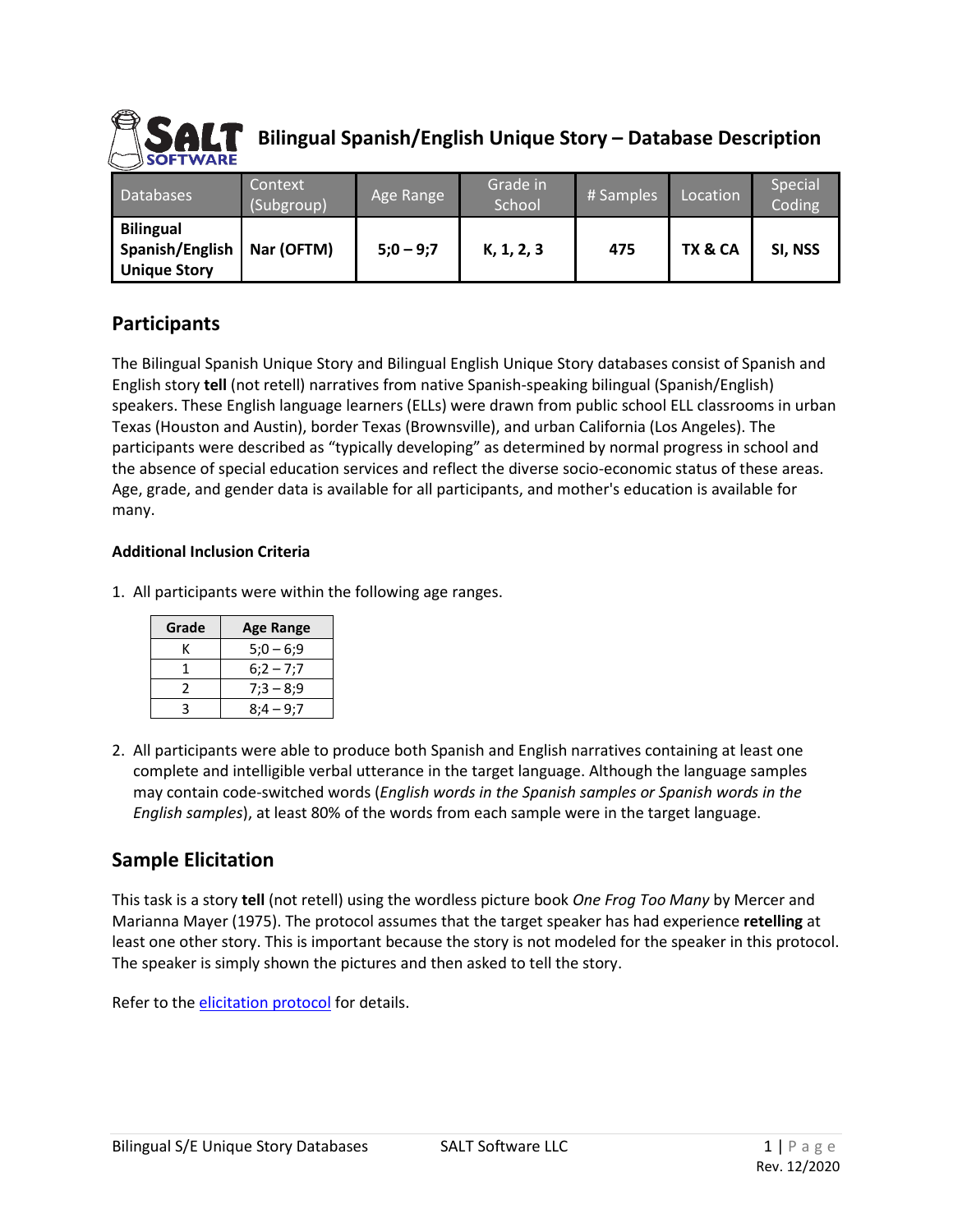# **Comprehension Questions (optional)**

Following the speaker's retell, you have the option of evaluating his/her understanding of the story by asking a series of comprehension questions. A description of the comprehension questions can be found on the SALT website at [www.saltsoftware.com/products/elicitation-materials/comp-questions.](https://www.saltsoftware.com/products/elicitation-materials/comp-questions) The transcripts in these databases were not scored for comprehension.

#### **Transcription Notes**

The Spanish samples were transcribed by fluent Spanish speakers. The English samples were transcribed by fluent English speakers. Utterances were segmented into Modified Communication Units (MC-Units) as defined in the SALT documentation. MC-Units were developed specifically for these samples to account for the pronoun-drop nature of the Spanish language. All transcripts were timed. Pauses, within and between utterances, of two or more seconds in length, were marked in all of the English samples and half of the Spanish samples.

# **Coding Notes**

- [EO:word] marks overgeneralization error
- [EP:word] marks pronoun error
- [EW] marks an extraneous or unnecessary word in the utterance that, if omitted, would make the utterance syntactically correct, e.g., C And he shout/ed and[EW] to the frog.
- [EW:word] marks other word-level error
- [EU] marks utterance-level error (*utterances with 3 or more errors*)
- [FP] marks filled pause words such as *like*, e.g., *You (like[FP]) get six card/s.*
- [CS] is a word code attached to all code-switched words (Spanish words in English transcripts or English words in Spanish transcripts).
- [I] is a word code attached to all imitations of vocabulary provided by the examiner.

The following codes were created to mark Spanish-influenced English:

- [WO] is an utterance-level code signifying words or phrases within an utterance which are out of order in Standard English. The content (semantics) of the utterance is correct; however the word order is awkward, e.g., C And then fall down the dog and the boy [WO].
- [F] was placed at the end of each utterance lacking a stated subject as a result segmenting utterances using MC-units.

# **Subordination Index (SI) and Narrative Scoring Scheme (NSS) Coding**

All transcripts were hand-coded and scored for Subordination Index (SI) and Narrative Scoring Scheme (NSS) as defined in the SALT documentation.

SI is a measure of syntactic complexity that produces a ratio of the total number of clauses (main and subordinate) to the number of C-Units. A clause, whether it is main or subordinate, is a statement containing both a subject and a predicate. Grammatically, a subject is a noun phrase and a predicate is a verb phrase. Main clauses can stand by themselves. Subordinate clauses depend on the main clause to make sense. They are embedded within an utterance as noun, adjective or adverbial clauses.

NSS is an assessment tool developed to create a more objective narrative macro-structure scoring